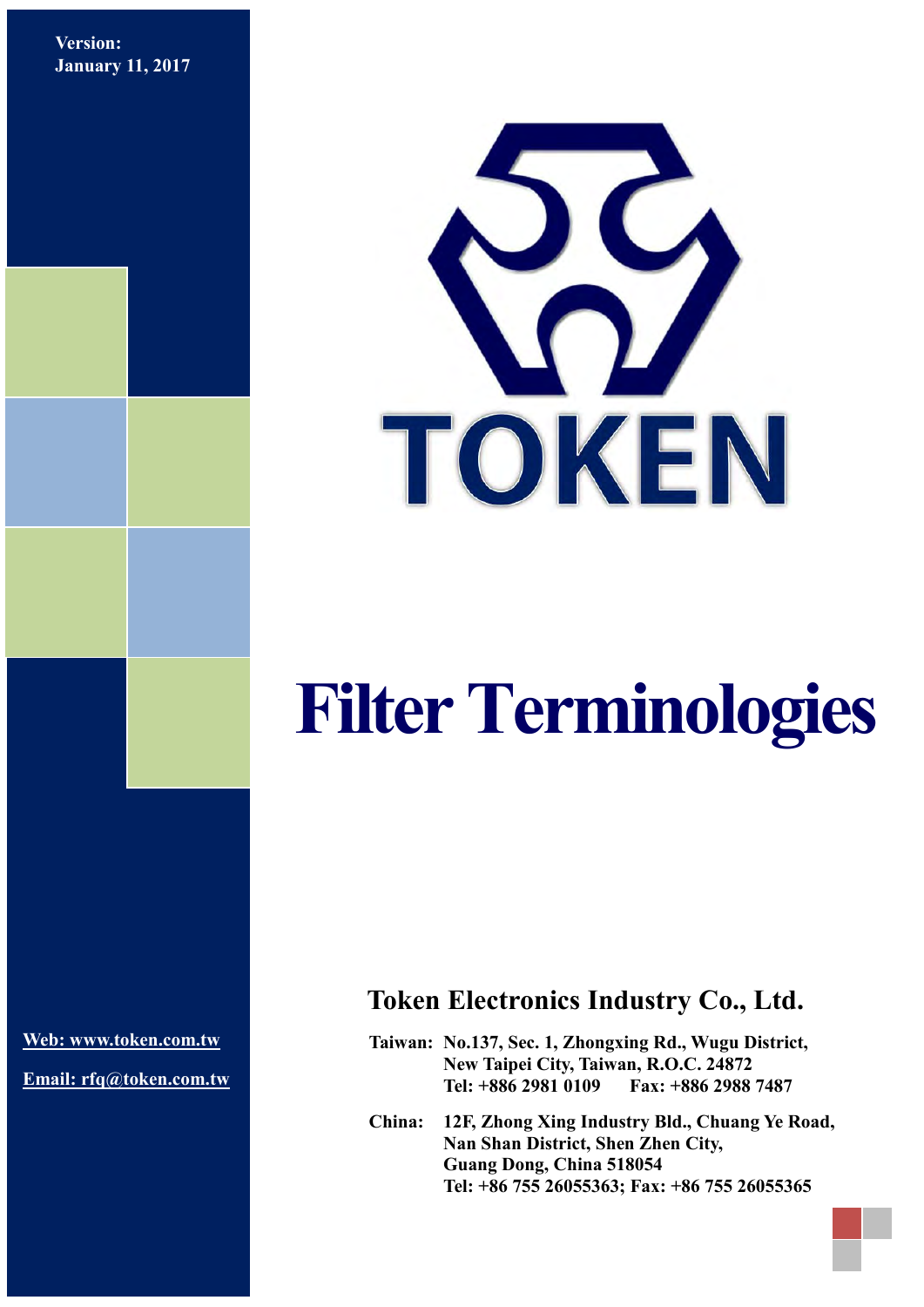

## **Filter Terminologies**

### **Characteristics and Properties of Filter Terminologies**

#### **What is "Ceramic Filter"?**

A filter which uses a piezoelectric ceramics as an electrical-mechanical transducer and as a mechanical resonator. It provides simultaneously the electrical and the mechanical system within a single element.

#### **Filter Characteristic Properties**

#### **Center Frequency (Symbol: f0; Unit: Hz)**

It signifies the frequency in the center of the pass band width. However, the center frequency for some product is expressed at the point where the loss is minimum.

#### **Pass Band Width (Symbol: PBW; Unit: Hz)**

Signifies a difference between the two frequencies where the attenuation becomes 3dB from the level of the minimum loss point.

#### **Insertion Loss (Symbol: IL; Unit: dB)**

Expressed in the input and output level ratio at the point of minimum loss in dB. The insertion loss for some product is expressed in the input and output level ratio at the center frequency.

#### **Ripple (Unit: dB)**

If there are peaks and valleys in a pass band width, the ripple expressed the level difference of voltage between the maximum peak and minimum valley and it is expressed in dB.

#### **Attenuation Band Width (Symbol: ABW; Unit: Hz)**

Signifies a difference between the two frequencies where the attenuation becomes the specified values (dB) from the level of minimum loss.

(Example: Expressed at a point where the attenuation becomes 20 dB in case of 10.7 MHz filter.)

#### **Selectivity (Unit: dB)**

Expressed as the attenuation of the detuning point from the center frequency. (Example: The attenuation that  $\pm 9$  kHz was detuned from the center frequency in case of 455 kHz filter.)

#### **Spurious Response (Symbol: sp; Unit: dB)**

Expressed as the difference of voltage ratio between minimum attenuation point in the stop band range and minimum loss point in the pass band width by using dB (The stopped range is specified with each filter).

#### **Spurious**

Signifies the frequency response based on the parasitic (unwanted) vibration against the frequency except the fundamental vibration.

#### **Bottom Level (Unit: dB)**

Signifies the minimum or average attenuation without both main response and spurious within the specified frequency range.